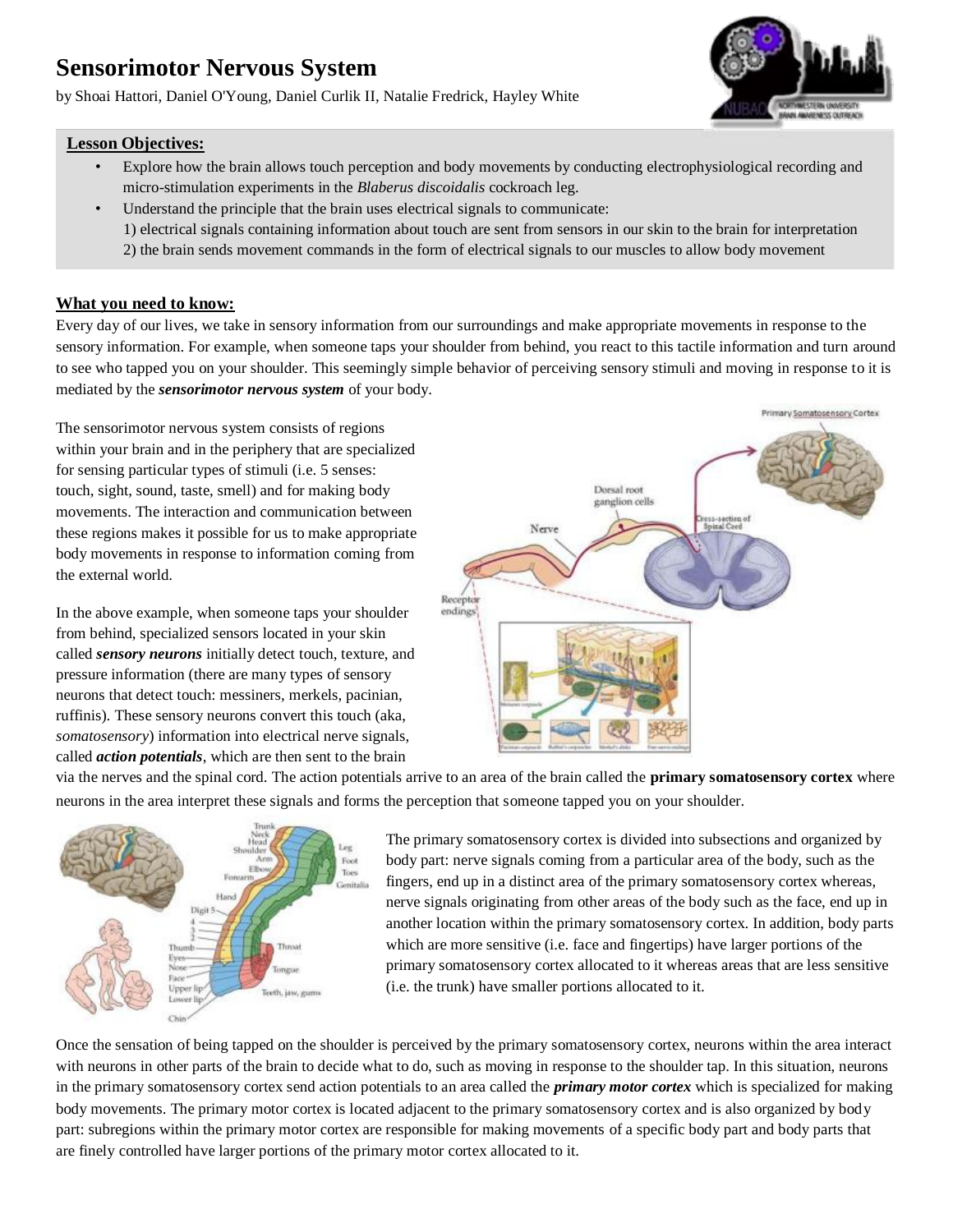The primary motor cortex generates electrical movement commands, again in the form of action potentials, which travel down the spinal cord, through the nerves, and arrive at the muscles. When muscles receive the movement commands, the muscles contract which produces body movement. In our example of turning around in response to a shoulder tap, the subregions of the primary motor cortex that controls the muscles in our torso and trunk are generating the electrical movement commands which allow us to turn our bodies.

The sensorimotor nervous system isn't restricted to just the primary somatosensory cortex and the primary motor cortex. Other senses besides touch, like vision, sound, smell, and taste are conveyed in a



very similar manner but use different areas of the brain which then interacts with the primary motor cortex to produce movements.



### **Sensory systems of the brain:**

- **1) Touch - Primary Somatosensory Cortex**
- **2) Vision – Primary Visual Cortex**
- **3) Sound - Primary Auditory Cortex**
- **4) Smell - Olfactory Bulb**
- **5) Taste - Primary Gustatory Cortex**

#### **Activity: Exploring the sensorimotor nervous system of the** *Blaberus discoidalis* **cockroach**

The *Blaberus discoidalis* cockroach has a sensorimotor nervous system very similar to that of humans which also communicate using electric, action potential signals. The cockroach legs contain sensory neurons that convert touch and wind flow into action potentials which are then sent to the cockroach brain for interpretation. The sensory neurons that detect wind help the cockroach escape from predators that are trying to catch it (no wonder it's so hard to catch them!). Once the cockroach brain perceives the sensory stimuli, the information is sent to the area of the cockroach brain that controls body movements which in turn, generates commands to move its body. The electrical movement commands are sent to the cockroach leg muscles which cause the muscles to contract and enable the little critter to scurry away!



#### 1) Part I. "eavesdropping" on the electrical action potential signals generated by sensory neurons in the cockroach leg:

Using a low-cost, do -it-yourself neurophysiology amplifier called a **Spikerbox** (from Backyard Brains, co), we will record and "eavesdrop" on the action potentials that are generated by the sensory neurons in the cockroach leg that detect touch and air flow. We will amputate a leg of a living cockroach and insert recording electrodes which are connected to the Spikerbox. Every time the cockroach leg is touched, a burst of popping sounds will be heard from the Spikerbox. The sounds are "sensory evoked spikes," or an auditory representation of the electrical action potential signals generated by sensory neurons (which are still alive) in the cockroach leg in response to touch. These are the signals that are normally being sent to the cockroach's brain for interpretation but instead are being sent to the speaker on the Spikerbox for us to hear.

### 2) Part II. Sending electric "movement commands" to the cockroach leg:

Although the cockroach leg is severed from the rest of the body and no longer connected to its brain, can we make it move? Yes! The action potentials generated by the brain is the same energy as the electric signals that power our every-day electronic devices like the speakers in our ipods and laptops. Therefore, we can pretend to be the cockroach's brain and send artificial, electric "movement commands" to the leg and cause it to move. This will be done by using a music playing device (e.g. laptop) that's playing music, splitting the electric signals coming from the headphone jack into two parallel signals, and having one going to the speakers (for us to hear the music) and having the other going to the electrodes inserted in the cockroach leg.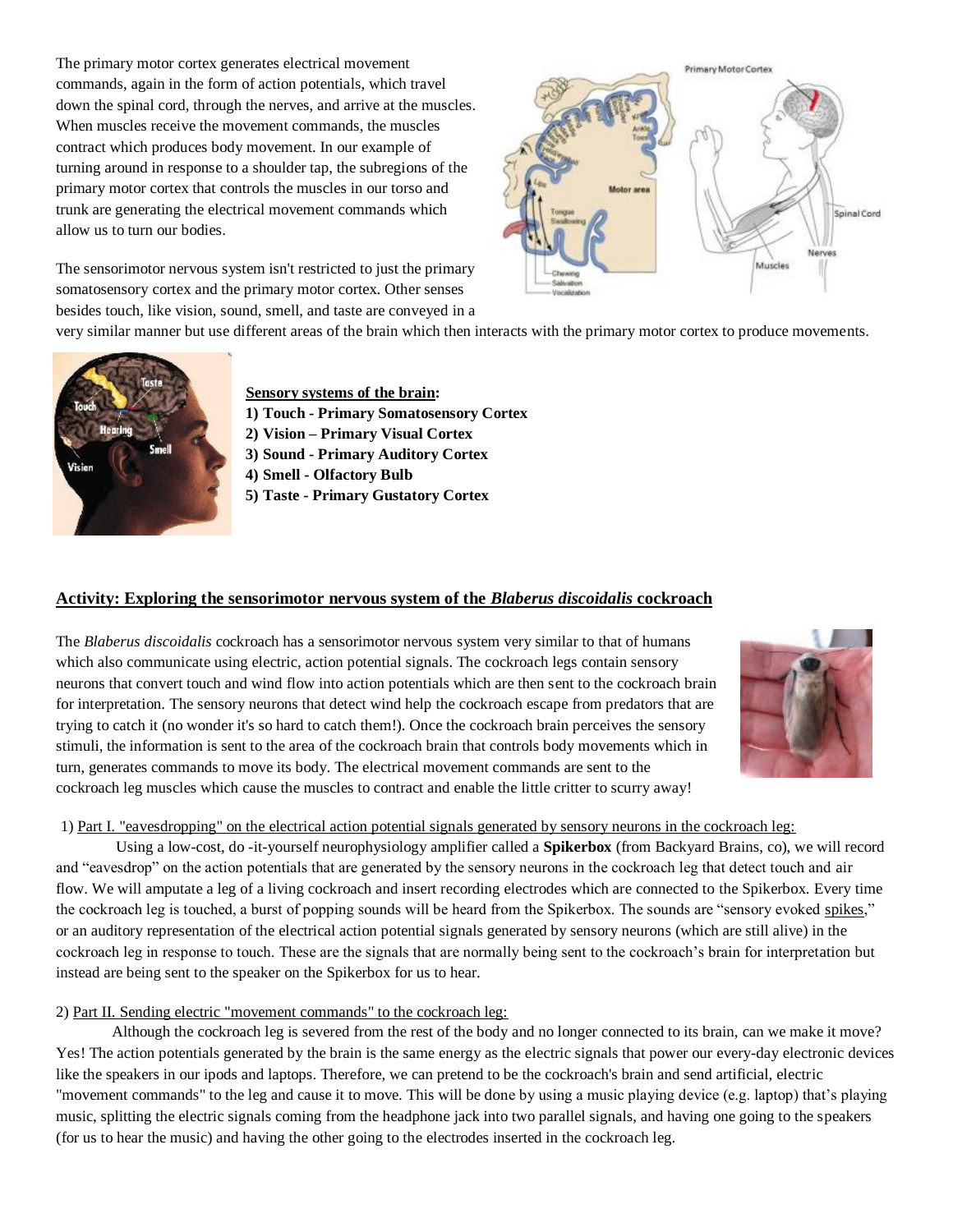### **Materials:**

- *Blaberus discoidalis* cockroach - (\$24.00 [http://backyardbrains.com/products/cockroaches\)](http://backyardbrains.com/products/cockroaches)

- Spikerbox kit (\$129.99 [http://backyardbrains.com/products/spikerboxkit\).](http://backyardbrains.com/products/spikerboxkit) Includes recording electrodes and stimulation cables

- Y-adaptor ¼" stereo jacks & ¼" stereo plug (\$5.49 Catalog #: 274-375

- [http://www.radioshack.com/product/index.jsp?productId=2102691&numProdsPerPage=60\)](http://www.radioshack.com/product/index.jsp?productId=2102691&numProdsPerPage=60)
- Cup of ice water (for anesthetizing the cockroach)
- Precision scissors
- Probe (e.g. Q-tips, coffee stirrer)
- Tweezers
- Music playing device (laptop, iPod, CD players, etc.)
- Computer speakers with ⅛" stereo jack cable

### **Procedures**

Part I. "eavesdropping" on the electrical action potential signals generated by sensory neurons in the cockroach leg

1) "Anesthetize" a cockroach by dunking it into ice water. Wait a few minutes for it to stop moving.

2) Once the cockroach stops moving, cut one of the hind legs off at the coxa, near the body.

3) Put the cockroach back into its cage (the cockroach will survive the amputation. If the cockroach is still a juvenile, it will regenerate a new leg).

4) Place the leg onto the cork platform on the spikerbox and let the leg hang off a little.

5) Insert one recording electrode into the coxa of the leg and the other into the femur.

6) Turn on the spikerbox. You should hear popping sounds which are spontaneous action potentials generated by the sensory neurons in the cockroach leg.

8) Touch the leg with a probe. What do you observe? You should hear an increase in the frequency of the popping sounds when you touch the leg. These are the nerve signals that are being generated by the sensory neurons in the cockroach's leg. The sensory neurons in the cockroach's leg.

*Spin-off experiments you can do with your students*: Every living organism has an optimal temperature range in which it can survive. For most, colder temperatures cause the metabolism of the organism to slow down. Test the effect of various temperatures on the ability of the sensory neurons in the cockroach leg to generate action potentials (e.g., bring the spikerbox setup outside during winter, put it in the freezer, bring it to an air-conditioned/heated room).

Part II. Sending electric "movement commands" to the cockroach leg:

1) Turn off the spikerbox.

2) Plug the ⅛" stereojack of the stimulation cable (included in the spikerbox kit) into one of the plugs in the Y-adaptor.

3) Plug the ⅛" stereojack coming from your computer speakers into the other plug of the Y-adaptor 4) Plug the Y-adaptor stereojack into the headphone jack of your music playing device.

5) On the other end of the stimulation cable (away from the Y-adaptor), there should be 2 clips. Attach one of the clips onto one of the electrodes inserted into the cockroach leg. Attach the other clip onto the other electrode.

6) Select a song with a lot of bass on your music player (Hip hop and R&B songs work the best). Turn the volume up half-way. While the song is playing, slowly increase the volume. At some point, the leg should begin to twitch.

*Spin-off experiments you can do with your students*: Students should notice that if the volume is too high, the leg may stop moving. This is because the leg is being over-stimulated with electricity (high volume = more stimulation) that the muscles have no time to relax (tetanus - prolonged muscle contraction). Students should also notice that the leg often twitches to the bass of the music. This is possibly due to the frequency of the bass being similar to the natural firing frequency of the neurons that innervate the cockroach leg muscles. Using a tone generator program (free download: Audacity) on a laptop to stimulate the leg with instead of music, and using the volume control on the laptop, test for the optimal stimulation frequency and volume that elicits leg movement (e.g., 20Hz, 100Hz, 200Hz, 1000Hz etc. at 1/4 volume, 1/2 volume, 3/4 volume, full volume).



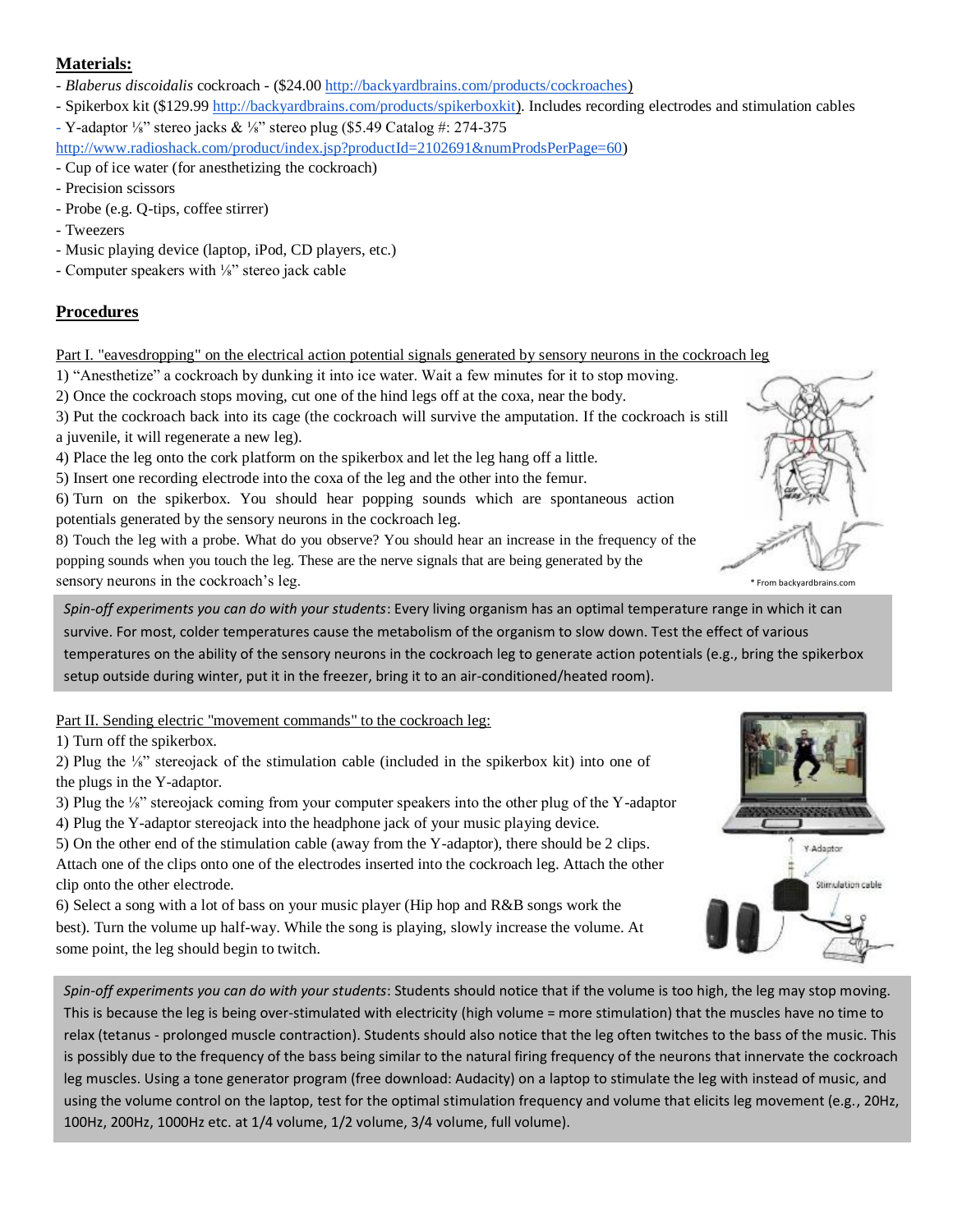### **Activity: Sensorimotor Nervous System: Human to Human Interface**

Every action or movement we produce is generated by a specific firing pattern of neurons in our cerebral cortex. Consequently, if we could understand or predict what kind of patterns will produce certain types of movements, we could conceivably use this information to help disabled populations control prosthetic limbs by merely thinking about the movement they wish to perform. Although controlling a prosthetic limb with your thoughts may seem like something straight out of science fiction, it is actually already being successfully performed in a variety of patient populations. But how does it actually work?

When we go to perform a movement, neurons in the motor cortex and surrounding motor associated areas fire in a specific pattern depending on the characteristics of the movement (direction, velocity, force, etc.). We can measure the firing patterns of these neurons invasively, using electrode arrays that are implanted directly on the cortex, or noninvasively, using electrodes on the skin. However, these signals are incredibly small (especially when measured noninvasively), and therefore must be amplified in order to be usable. Additionally, these signals are incredibly noise, making it difficult to piece out what information is important, and what information is random. Therefore, the noise must be filtered from the signal so that we are left only with the important information. You then train a computer to recognize the patterns of different movements by repeating simple movements such as a grasp over and over until the computer has a recognizable pattern to look for each movement. Now when the subject performs the movement and the signal is sent to the computer, the computer decodes the signal by comparing the pattern of the incoming signal to the different patterns associated with each type of movement. Once it categorizes the pattern of the signal as a specific movement, the computer then sends a signal to the robotic limb (or computer cursor) to perform that movement. It's easy to see how this becomes more difficult as you add in more movements, especially when considering that all of this processing must be done in real-time with minimum delay. However, with modern day computing, this process is being successfully used with increasingly complex movements to control sophisticated robotic limbs.

### **Objectives:**

- Understand the principle that the brain uses electrical signals to communicate:

- electrical signals containing information about touch are sent from sensors in our skin to the brain for interpretation

- the brain sends movement commands in the form of electrical signals that our muscles to allow body movement

- Understand that muscles give off small electrical signals that can be amplified and recorded via electromyograms (EMGs) - Introduce the idea of electrical tools such as Brain Computer Interfaces (BCI), Brain Machine Interfaces (BMI), and neuroprosthetics, for restoration of motor control in different types of disabilities including spinal cord injury or amputation.

### **Materials:**

- Human to Human Interface: Available from Backyard brains (https://backyardbrains.com/products/HHI) \$259.99 includes TENS 3000, necessary cables, and 100 electrodes.

DIY instructions and raw materials available at backyardbrains.com

- Muscle electrodes (as many as needed): 29.99 per 100<https://backyardbrains.com/products/emglargeelectrodes>

### **Procedures:**

Detailed procedures can be found at: https://backyardbrains.com/experiments/humanhumaninterface